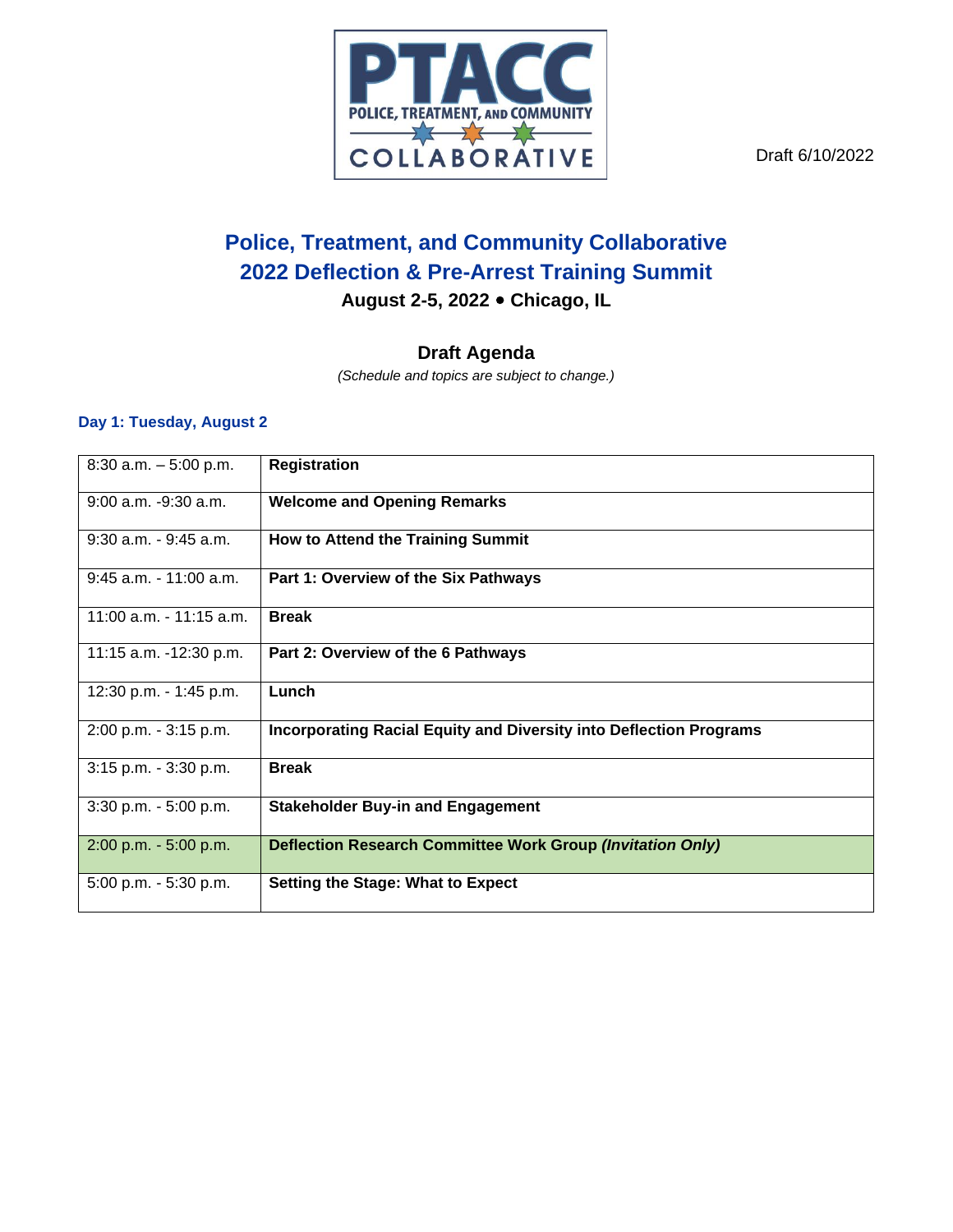#### **Day 2: Wednesday, August 3**

| $8:30$ a.m. $-5:00$ p.m.  | <b>Registration</b>                                                                                                       |
|---------------------------|---------------------------------------------------------------------------------------------------------------------------|
| $9:00$ a.m. $-9:15$ a.m.  | <b>Opening Plenary</b>                                                                                                    |
| $9:15$ a.m. $-10:15$ a.m. | The 5 Critical Elements of Deflection<br><b>Element 1: Partnership Building</b>                                           |
|                           | <b>Element 2: Community Engagement/Buy-In</b><br>$\bullet$                                                                |
| 10:15 a.m. - 10:30 a.m.   | <b>Break</b>                                                                                                              |
| $10:30$ a.m. $-11:30$ am  | Neuroscience of Addiction, Stigma, and Trauma                                                                             |
| 11:30 a.m. - 12:45 p.m.   | <b>Peer Group Lunch</b>                                                                                                   |
| 1:00 p.m. - 2:00 p.m.     | Peer Group Report Outs: Lessons Learned                                                                                   |
| $2:00$ p.m. $-4:00$ p.m.  | <b>Solutions Action Planning</b>                                                                                          |
| $2:45$ p.m. $-3:15$ p.m.  | <b>Break</b>                                                                                                              |
| $3:15$ p.m. $-4:00$ p.m.  | <b>Conversation with the Field:</b><br><b>Community Paramedicine and Non-Law Enforcement First Responder</b><br>$\bullet$ |
|                           | <b>Deflection Efforts</b>                                                                                                 |
|                           | <b>Incorporating Racial Equity and Diversity into Deflection Programs</b><br>$\bullet$                                    |
| 4:15 p.m. $-5:15$ p.m.    | <b>COSSAP Grantee Work Session</b>                                                                                        |
| 4:15 p.m. $-5:15$ p.m.    | <b>Cook County Deflection Breakout</b>                                                                                    |
| 5:15 p.m. - 5:30 p.m.     | <b>Closing Remarks</b>                                                                                                    |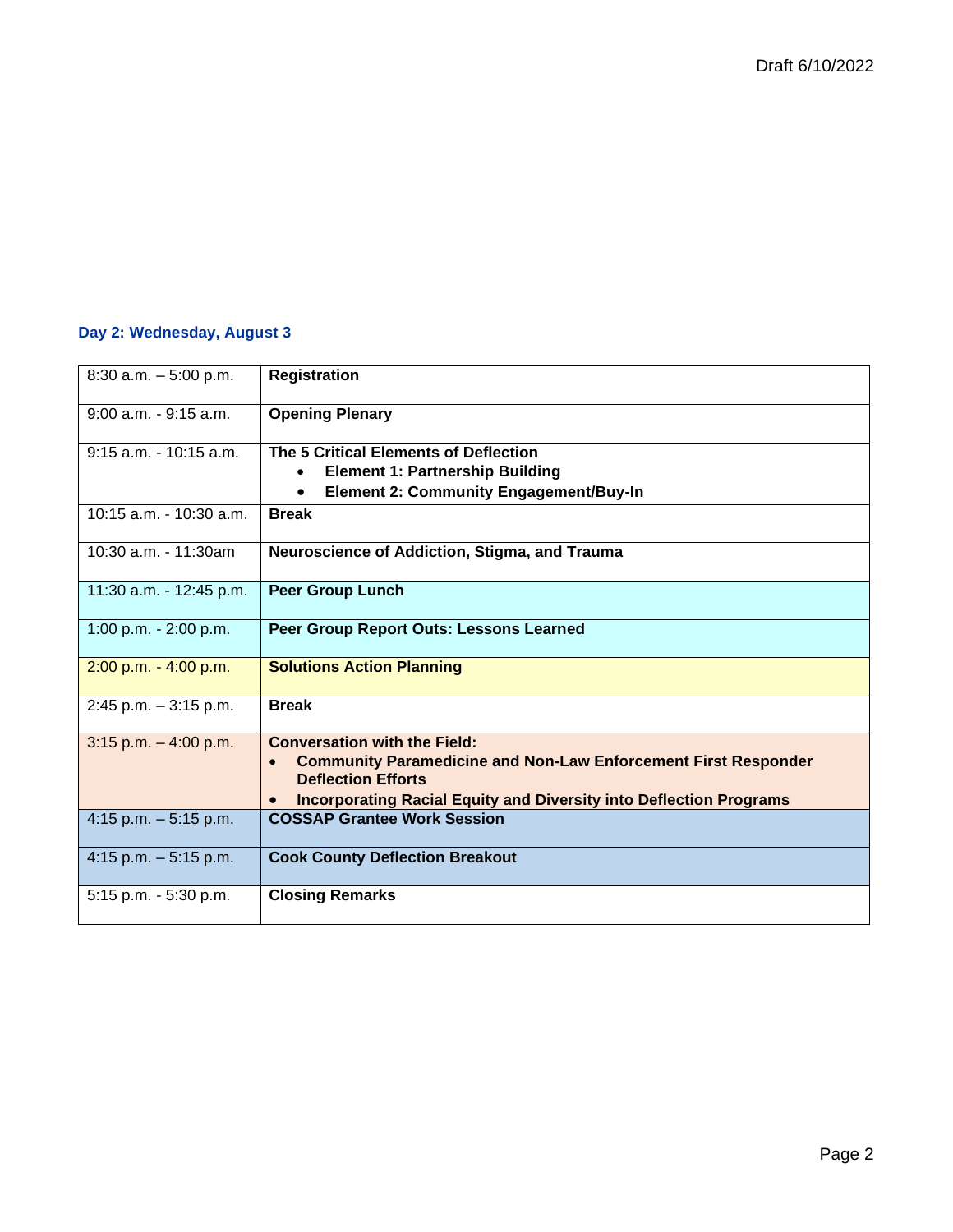## **Day 3: Thursday, August 4th**

| 8:30 a.m. $-5:00$ p.m.    | <b>Registration</b>                                                                                                                                                                |
|---------------------------|------------------------------------------------------------------------------------------------------------------------------------------------------------------------------------|
| $9:00$ a.m. $-9:30$ a.m.  | <b>Opening Plenary</b>                                                                                                                                                             |
| $9:30$ a.m. $-10:30$ a.m. | The 5 Critical Elements of Deflection<br><b>Element 4: Care Coordination and Case Management</b><br><b>Element 5: Program Evaluation</b>                                           |
| 10:30 a.m. -10:45 a.m.    | <b>Break</b>                                                                                                                                                                       |
| 10:45 a.m. - 11:45 a.m.   | <b>Incorporating Harm Reduction into Deflection</b>                                                                                                                                |
| 11:45 a.m. -12:45 p.m.    | Lunch<br>(Teams can continue action planning during lunch)                                                                                                                         |
| 1:00 p.m. -5:15 p.m.      | <b>Solutions Action Planning</b>                                                                                                                                                   |
| 1:15 p.m. - 2:00 p.m.     | <b>Conversations with the Field</b><br><b>Women in the Justice System</b><br><b>Evaluation and Reporting for Deflection</b><br>$\bullet$                                           |
| 2:15 p.m. - 3:00 p.m.     | <b>Conversations with the Field</b><br><b>Children and Families, and Juvenile Deflection</b>                                                                                       |
| 2:15 p.m. - 3:00 p.m.     | <b>Learning Session</b><br>Addressing Privacy and Confidentiality in Deflection: HIPAA and CFR 42                                                                                  |
| $2:45$ p.m. $-3:15$ p.m.  | <b>Break</b>                                                                                                                                                                       |
| $3:15$ p.m. $-4:00$ p.m.  | <b>Conversations with the Field</b><br>988 and Deflection<br>$\bullet$<br>Screening and Assessment in Case Management to Identify Needs and<br>$\bullet$<br><b>Coordinate Care</b> |
| 4:15 p.m. - 5:00 p.m.     | <b>Conversations with the Field</b><br><b>Peers and Lived Experience</b><br>$\bullet$<br><b>Housing</b>                                                                            |
| 5:15 p.m. - 5:30 p.m.     | <b>Closing Remarks</b>                                                                                                                                                             |

# **Day 4: Friday, August 5th**

| $8:30$ a.m. $-12:30$ p.m.  | <b>Registration</b>                                                       |
|----------------------------|---------------------------------------------------------------------------|
|                            |                                                                           |
| $9:00$ a.m. $-9:20$ a.m.   | <b>Opening Plenary</b>                                                    |
|                            |                                                                           |
|                            |                                                                           |
| $9:20$ a.m. $-10:20$ a.m.  | The 5 Critical Elements of Deflection                                     |
|                            |                                                                           |
|                            | <b>Element 3: Standardize First Responder Diversion within the Agency</b> |
| $10:20$ a.m. $-10:40$ a.m. | <b>Solutions Action Planning: Finalize reports out</b>                    |
|                            |                                                                           |
|                            |                                                                           |
| 10:40 a.m. - 10:50 a.m.    | <b>Break</b>                                                              |
|                            |                                                                           |
|                            |                                                                           |
| 10:50 a.m. $-12:10$ p.m.   | <b>Deflection Team Reports Out</b>                                        |
|                            |                                                                           |
|                            |                                                                           |
| 12:10 p.m. - 12:30 p.m.    | <b>Closing remarks</b>                                                    |
|                            |                                                                           |
|                            |                                                                           |